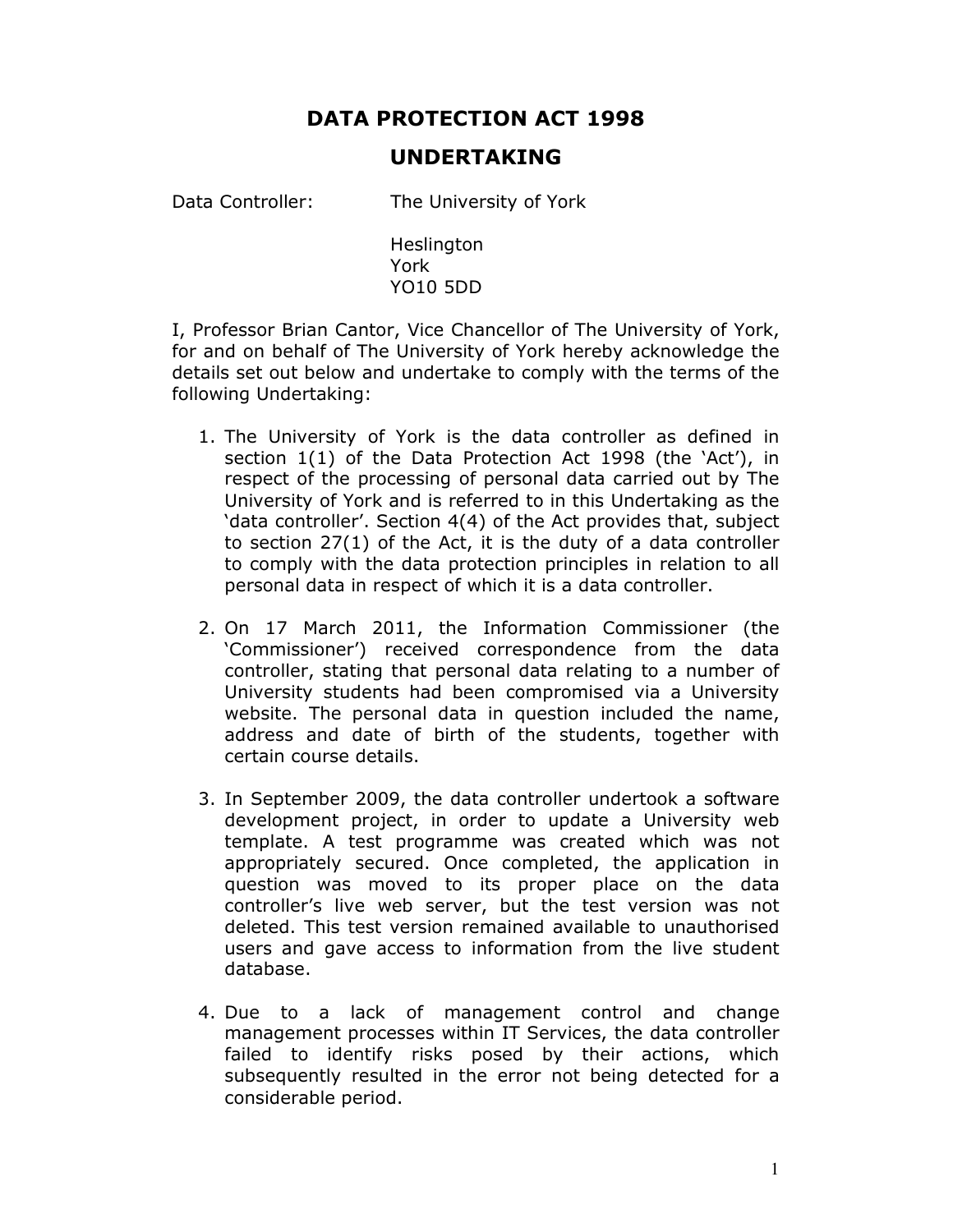- 5. The Commissioner has considered the data controller's compliance with the provisions of the Act in the light of this matter. The relevant provision of the Act is the Seventh Data Protection Principle. This Principle is set out in Schedule 1 Part I to the Act.
- 6. Following consideration of the remedial action that has been taken by the data controller, it is agreed that in consideration of the Commissioner not exercising his powers to serve an Enforcement Notice under section 40 of the Act, the data controller undertakes as follows:

The data controller shall, as from the date of this Undertaking and for so long as similar standards are required by the Act or other successor legislation, ensure that personal data are processed in accordance with the Seventh Data Protection Principle in Part I of Schedule 1 to the Act, and in particular that:

- (1) University IT staff must ensure the appropriate security of all such data following any system maintenance conducted, prior to the system being restored for general use;
- (2) Remote access to any University IT systems, that store or process personal data, must be subject to appropriate security;
- (3) Appropriate penetration and vulnerability testing is performed annually in respect of all University IT systems that store or process personal data;
- (4) The data controller shall implement such other security measures as it deems appropriate to ensure that personal data is protected against unauthorised and unlawful processing, accidental loss, destruction, and/or damage.